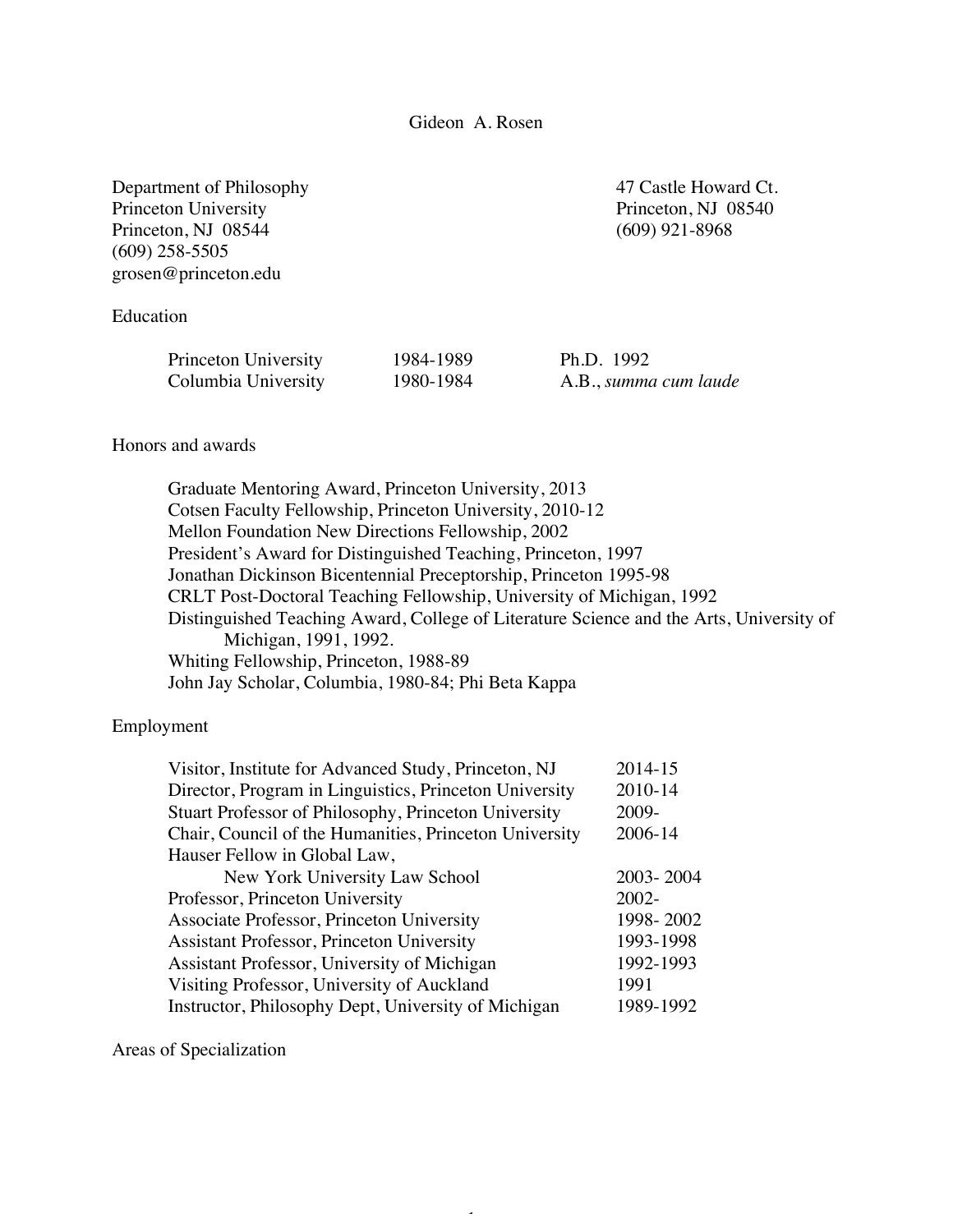Metaphysics; Philosophy of Mathematics; Ethics; Metaethics.

# PUBLICATIONS

**Books** 

*A Subject with No Object: Strategies for Nominalist Reconstrual in Mathematics* (with John P. Burgess), Oxford University Press 1997.

*The Norton Introduction to Philosophy*, G. Rosen, A. Byrne, J. Cohen and S. Shiffrin, eds, W. W. Norton and Co., 2015.

*The Norton Introduction to Philosophy*, G. Rosen, A. Byrne, J. Cohen, E. Harman and S. Shiffrin, eds, W. W. Norton and Co., 2018 *The Norton Introduction to Philosophy*, G. Rosen, A. Byrne, J. Cohen and S. Shiffrin, eds, W. W. Norton and Co., 2015.

## Articles

- 1. "Modal Fictionalism," *Mind*, vol. 99 (July 1990), pp. 327-354.
- 2. "Review of Paul K. Moser, *Knowledge and Evidence*," *The Philosophical Review,* 101: 3 (July 1992), pp. 681-4.
- 3. "A Problem for Fictionalism about Possible Worlds," *Analysis* 53 (2) (April 1993), 71-81.
- 4. "The Refutation of Nominalism(?)" *Philosophical Topics* 21 (2) (Spring 1993), 149-186.
- 5. "What is Constructive Empiricism?" *Philosophical Studies* 74 (1994), 143-78.
- 6. "Realism" (with Peter Railton) in J. Kim and E Sosa, eds., *Blackwell's Companion to Metaphysics,* Blackwell, 1994.
- 7. "Objectivity and Modern Idealism", in M. Michael and J. O'Leary-Hawthorne, eds., *Philosophy in Mind,* Kluwer, 1994.
- 8. "Modal Fictionalism Fixed," *Analysis* 55 (2) (April 1995), 67-73.
- 9. "The Shoals of Language," *Mind* vol. 104 (July 1995), pp. 599-609.
- 10. "Armstrong on Classes as States of Affairs," *The Australasian Journal of Philosophy,*  vol. 73, no. 4 (December 1995) 612-25.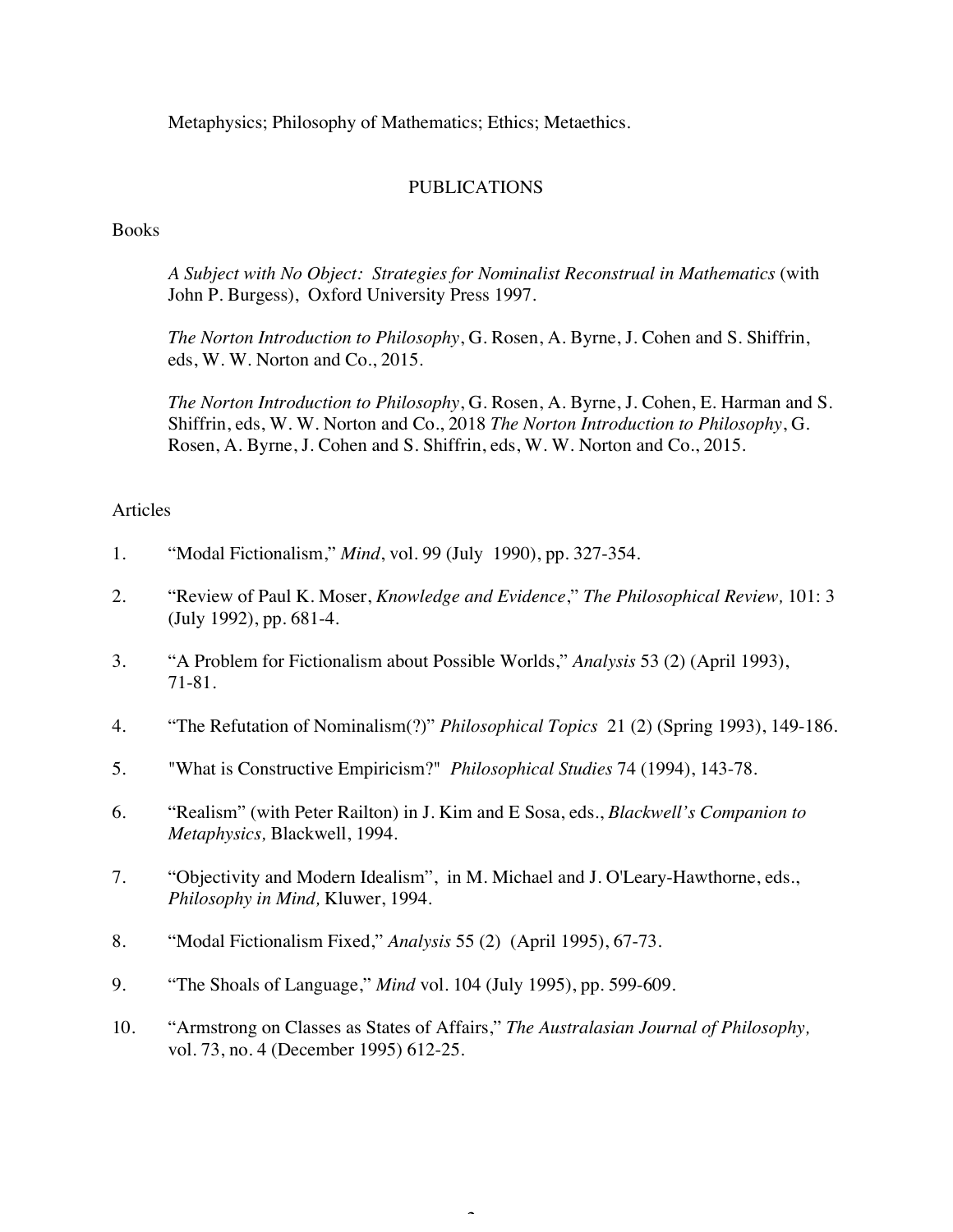- 11. "Realism," *The Encyclopedia of Philosophy Supplementary Volume,* MacMillan, 1996.
- 12. "For the Love of Cog," (Review of Daniel C. Dennett, *Kinds of Minds*), *Voice Literary Supplement*, September 1996, 16-17.
- 13. "Who Makes the Rules Around Here?" *Philosophy and Phenomenological Research,*  57:1 (March 1997) pp.163-172.
- 14. "Critical Study of Blackburn's *Essays in Quasi-Realism*," *Noûs* 32:3 (1998) 386-405.
- 15. "Critical Study of Maddy's *Naturalism in Mathematics*," *British Journal for the Philosophy of Science* 60 (1999): 467-74.
- 16. "Brandom on Normativity, Intentionality and Modality," *Philosophy and Phenomenological Research*, 63:3 (November 2001), pp. 611-23.
- 17. "Nominalism, Naturalism, Epistemic Relativism," *Philosophical Perspectives 15*  (Metaphysics), J. Tomberlin, ed., 2001, pp. 60 – 91.
- 18. "Abstract Objects," *Stanford Encyclopedia of Philosophy* (original version: May 2001; revised 2011).
- 19. "The Case for Incompatibilism," *Philosophy and Phenomenological Research*, LXIV: 3 (May 2002), pp. 700 - 708.
- 20. "Peacocke on Modality," *Philosophy and Phenomenological Research*, LXIV: 3 (May 2002), pp. 641 -648
- 21. "Composition as a Fiction," (with Cian Dorr) in Richard Gale, ed., *The Blackwell Guide to Metaphysics*, Blackwell, 2002.
- 22. "A Study in Modal Deviance," in *Conceivability and Possibility,* Tamar Gendler and John Hawthorne, eds. Oxford University Press, 2002.
- 23. "Culpability and Ignorance," *Proceedings of the Aristotelian Society*, CIII: Part 1, 2003.
- 24. "Truth-makers for Negative Existentials" (with David Lewis), postscript to Lewis, "Things qua Truth-makers," in *Real Metaphysics*, Gonzalo Rodriguez-Pereyra, ed., Routledge, 2003.
- 25. "Platonism, Semiplatonism, and the Caesar Problem," *Philosophical Books*, July 2003, vol. 44, iss. 3, pp. 229-244.
- 26. "Worldly Indeterminacy: A Rough Guide" (with Nicholas Smith), *Australasian Journal of Philosophy,* March 2004, vol. 82, no. 1, pp. 185-198.

î.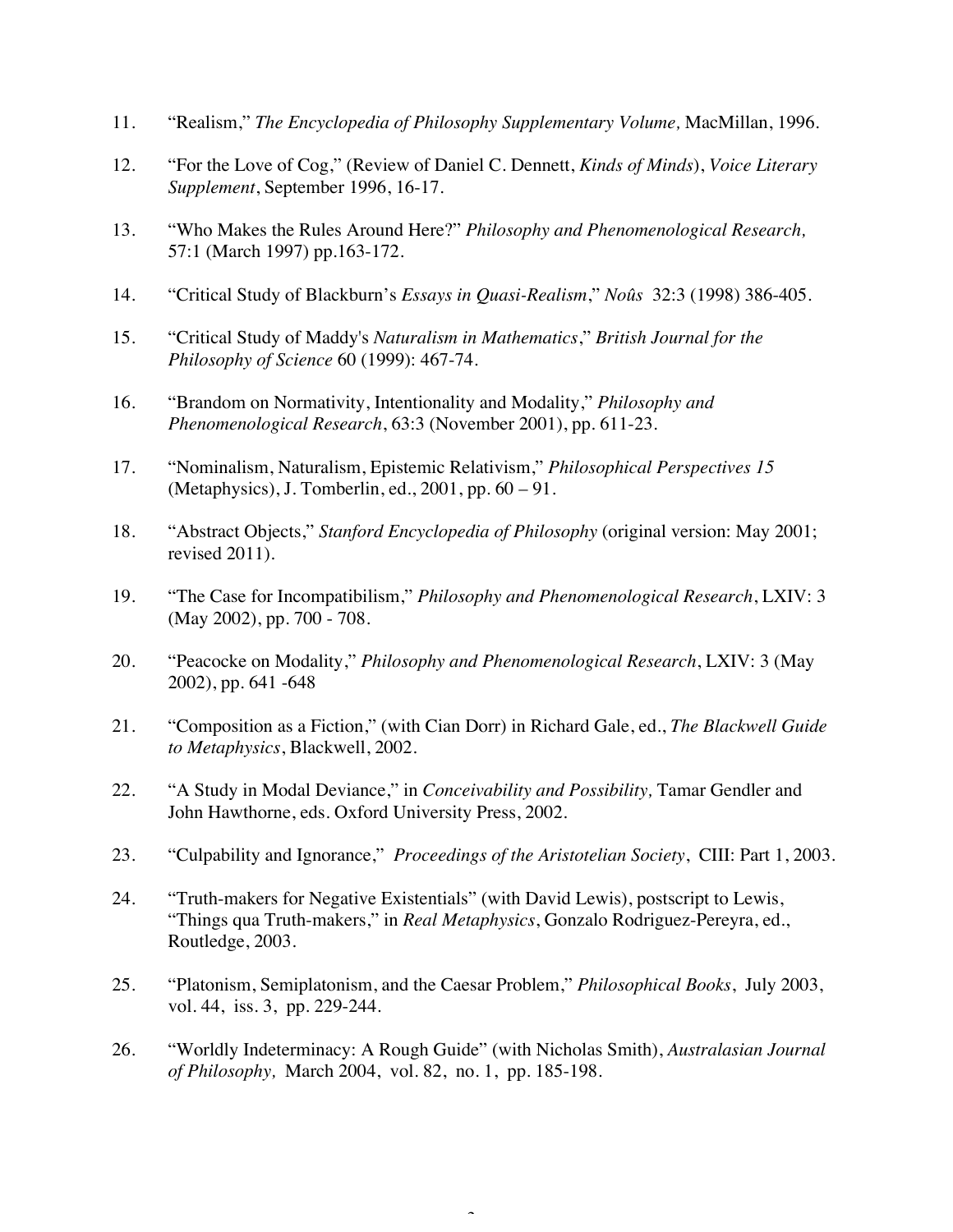Reprinted in *Lewisian Themes*, Frank Jackson and Graham Priest, eds., Oxford University Press, 2004.

- 27. "Skepticism about Moral Responsibility," *Philosophical Perspectives* 18 (Ethics), 2004, pp. 295 – 313.
- 28. "Nominalism Reconsidered," (with John P. Burgess), in S. Shapiro, ed., *Oxford Handbook for the Philosophy of Mathematics*, Oxford University Press, 2005*.*
- 29. "Problems in the History of Fictionalism," in M. Kalderon, ed., *Fictionalism in Metaphysics*, Oxford University Press, 2005.
- 30. "Paul Benacerraf," *The Dictionary of Modern American Philosophers*, Thoemmes Continuum Press, 2005.
- 31. "Modern Nominalism," in Borchert, ed., *The Encyclopedia of Philosophy*, 2nd ed., Macmillan, 2005.
- 32. "Perry on Law and Obligation," *The American Journal of Jurisprudence* 50 (2005): 297- 303.
- 33. "The Limits of Contingency" in F. MacBride ed., *Identity and Modality*, Oxford University Press, 2006.
- 34. "Review of Jody Azzouni, *Deflating Existential Consequence*," *Journal of Philosophy* CIII: 6 (June 2006), 312 - 318.
- 35. " "The Case Against Epistemic Relativism," *Episteme* 2007, 10-29.
- 36. "Kleinbart the Oblivious and Other Tales of Ignorance and Responsibility," *Journal of Philosophy* CV:10 (2008) 591-611.
- 37. "Might Kantian Contractualism be the Supreme Principle of Morality?" *Ratio* XXII:1 (March 2009), pp. 78-97.

Reprinted in *Essays on Derek Parfit's On What Matters*, J. Suikkanen and J. Cottingham (eds), Wiley, 2009.

38. "Metaphysical Dependence: Reduction and Grounding," in *Modality: Metaphysics, Logic and Epistemology,* ed. Bob Hale and Aviv Hoffman, Oxford University Press. (2010).

4

39. *"*Kamm on Collaboration," *Philosophy and Phenomenological Research* 80:3 (May 2010) 681-693*.*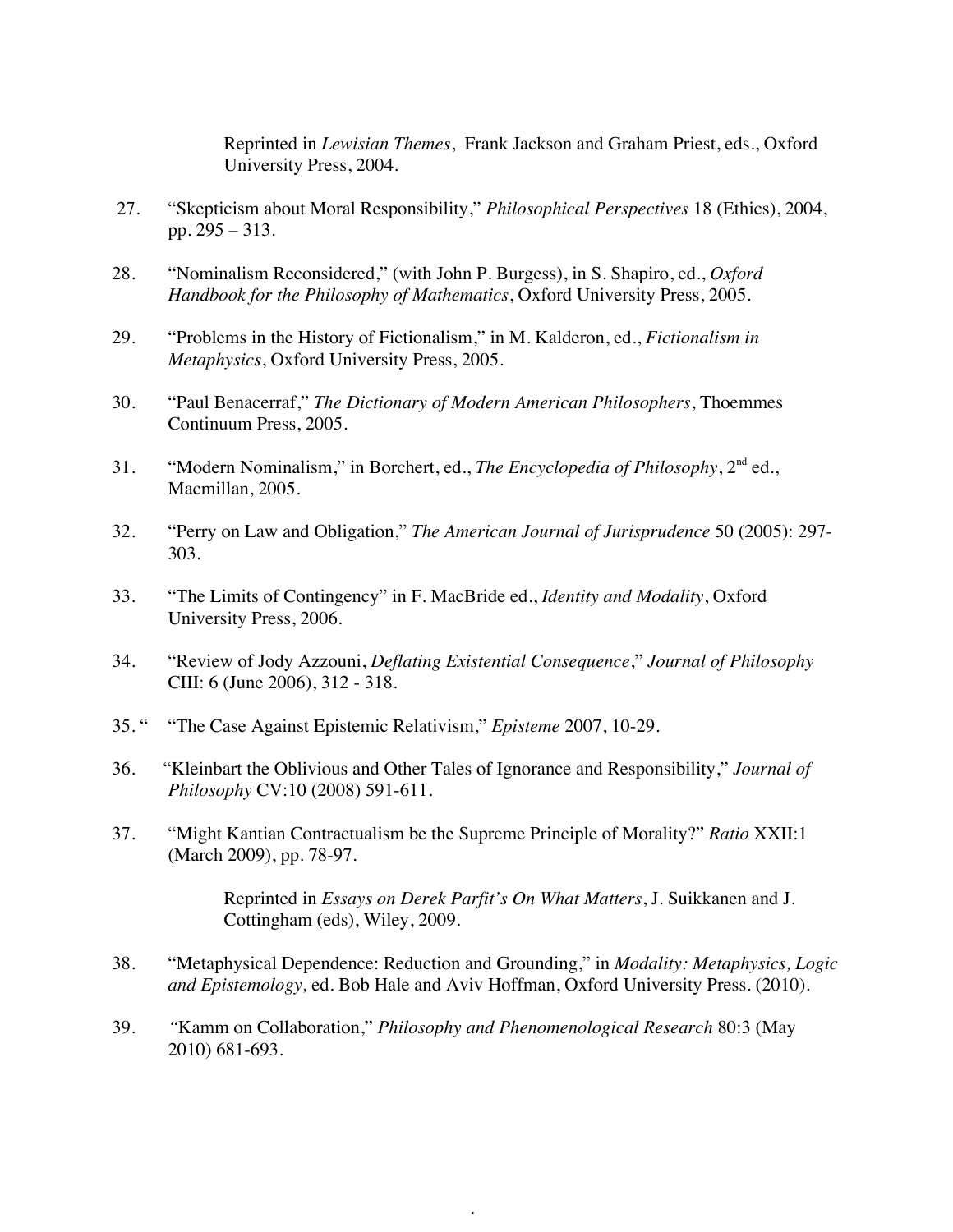- 40. "Metaphysics: Five Questions" in Asbjorn Steglich-Petersen, ed., *Metaphysics, Five Questions*, Automatic Press, 2010.
- 41. "The Reality of Mathematical Objects," in John Polkinghorne, ed. *Meaning in Mathematics,* Oxford University Press, 2010.
- 42. "Comments on Stewart Shapiro's 'Mathematics and Objectivity'," in John Polkinghorne, ed. *Meaning in Mathematics,* Oxford University Press, 2010.
- 43. "Comments on Timothy Gowers, 'Is Mathematics Discovered or Invented'," in John Polkinghorne, ed. *Meaning in Mathematics,* Oxford University Press, 2010.
- 44. "Textualism, Intentionalism and the Law of the Contract" in A. Marmor and S. Soames, eds., *Philosophical Foundations of Language in the Law*, Oxford University Press, 2011, 130-164.
- 45. "Causation, Counterfactual Dependence and Culpability: Moral philosophy in Michael Moore's *Causation and Responsibilty,*" *Rutgers Law Journal* 42:2 (2012), 405-34.
- 46. "Review of Judith Thomson, *Normativity,*" *Journal of Philosophy,* CIV: 11 (Nov. 2012) pp. 676-81.
- 47. "On Particles," Review of Thomas Nagel, *Mind and Cosmos, TLS*, May 31, 2103.
- 48. "Fried on Incompatibilism," *Boston Review*, July-August 2013, p.21.
- 49. Quine and the Revival of Metaphysics," in G. Harman and E. Lepore. eds. *A Companion to W. V. O. Quine*, Wiley-Blackwell, 2014.
- 50. "Culpability and Duress: A Case Study," *Aristotelian Society Supplementary Volume* 88:1, pp. 69–90, June 2014.
- 51. "Duchamp's *3 Standard Stoppages*," *Gilded Birds*, October 2014. http://gildedbirds.com/2014/10/13/gideon-rosen/
- *52.* "Numbers and Other Immaterial Objects," in the *Norton Introduction to Philosophy*, Rosen, Byrne, Cohen, and Shiffrin, eds, W. W. Norton, 2015*.*
- 53. Review of Michael Zimmerman, *Ignorance and Moral Obligation*, *Notre Dame Philosophical Reviews,* March 2015.
- 54. "The Alethic Conception of Blameworthiness," in Michael McKenna, Randolph Clarke and Angela Smith, eds., *The Nature of Moral Responsibilty*: *New Essays.* Oxford: Oxford University Press, 2015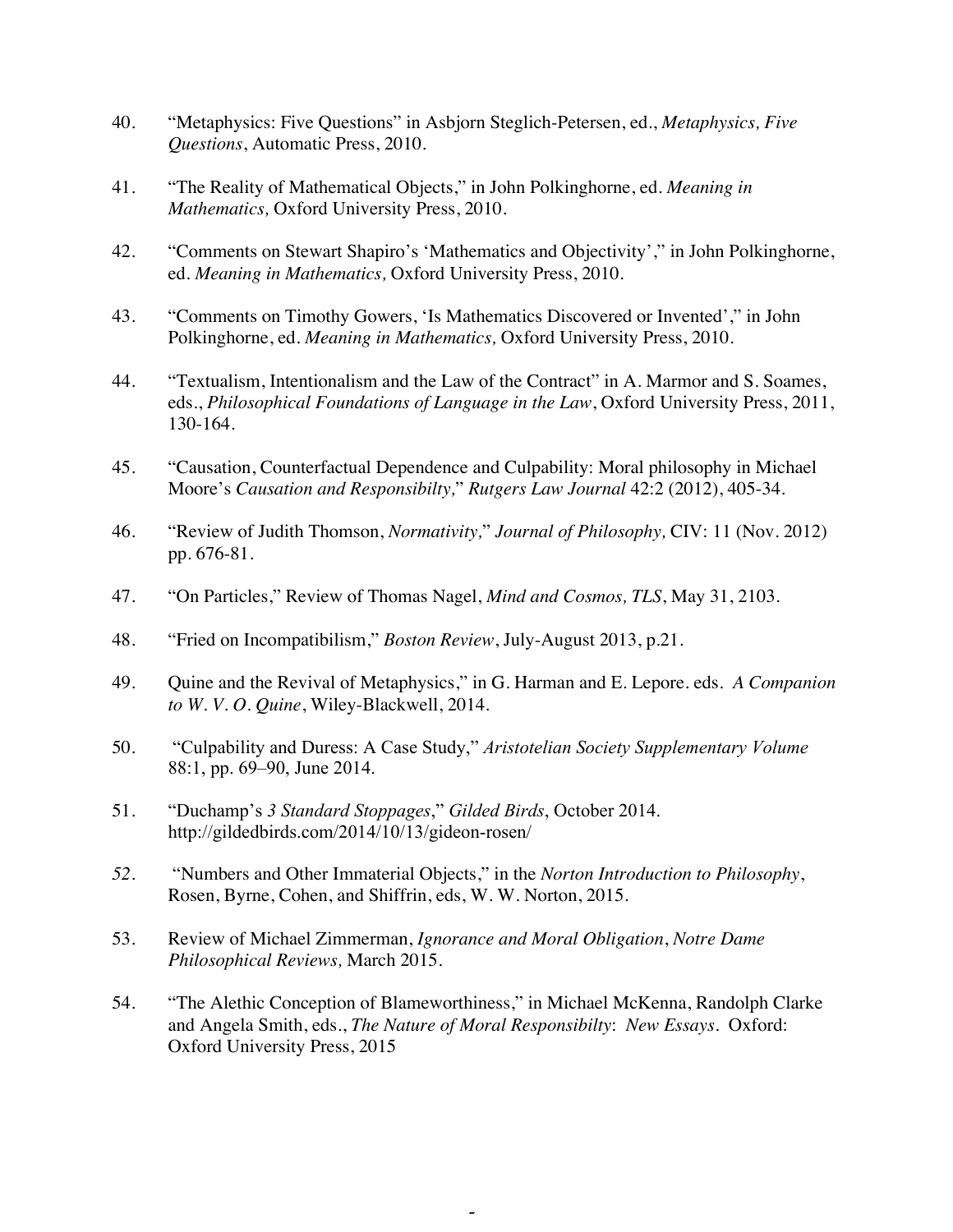- 55. "On the Nature of Certain Philosophical Entities: Set-Theoretic Constructionalism in the Metaphysics of David Lewis," in J. Schaffer and B. Loewer, eds., *Blackwell Companion to David Lewis,* Wiley-Blackwell, 2015, 382-98.
- 56. "A Puzzle Postponed," *Thought* 4(3): 198-201, September 2015.
- 57. "Real Definition," *Analytic Philosophy* 56(3) (2015), 189-209.
- 58. "Mathematics and Metaphysical Naturalism," in Kelly James Clark, ed., *Blackwell Companion to Naturalism,* Blackwell, 2016.
- 59. "Kitcher Against the Platonists," in Mark Couch and Jessica Pfeifer, eds. *The Philosophy of Philip Kitcher*. Oxford University Press, 2016.
- 60. What is a Moral Law?" *Oxford Studies in Metaethics* 12 (2017), pp. 135-159.
- 61. "Metaphysical Relations in Metaethics", in T. McPherson and D. Plunkett, eds., *The Routledge Handbook of Metaethics*. Routledge, 2017.
- 62. "Scanlon's Modal Metaphysics", *Canadian Journal of Philosophy* (2017).
- 63. "Deferentialism and Adjudication," In Brian Slocum, ed., *The Nature of Legal Interpretation: What Jurists Can Learn About Legal Interpretation from Linguistics and Philosophy,* University of Chicago Press. 2017, pp. 241-271.
- 64. "Yablovian If-Thenism", *Australasian Philosophical Review,* 1:2 (2017), pp. 143-52.
- 65. "Ground by Law", *Philosophical Issues* 27(1) (2017), 279-301.
- 66. "Solving the Caesar Problem with Metaphysics," (with Stephen Yablo), In. A. Miller (ed.), *Logic, Language and Mathematics: Essays in Honor of* Crispin Wright, Oxford University Press. Forthcoming 2017.
- 67. "Normative Necessity", In M. Dumitru (ed.).*Metaphysics, Meaning and Modality*: *Themes from Kit Fine.* Oxford University Press. Forthcoming.
- 68. "Metaphysics as a Fiction", forthcoming in *New Essays in Philosophical Fictionalism,*  Kroon and Armour-Garb, eds.

### Invited Papers

"Constructive Empiricism and Everyday Life," University of Michigan Colloquium on Laws of Nature, 6 April 1990.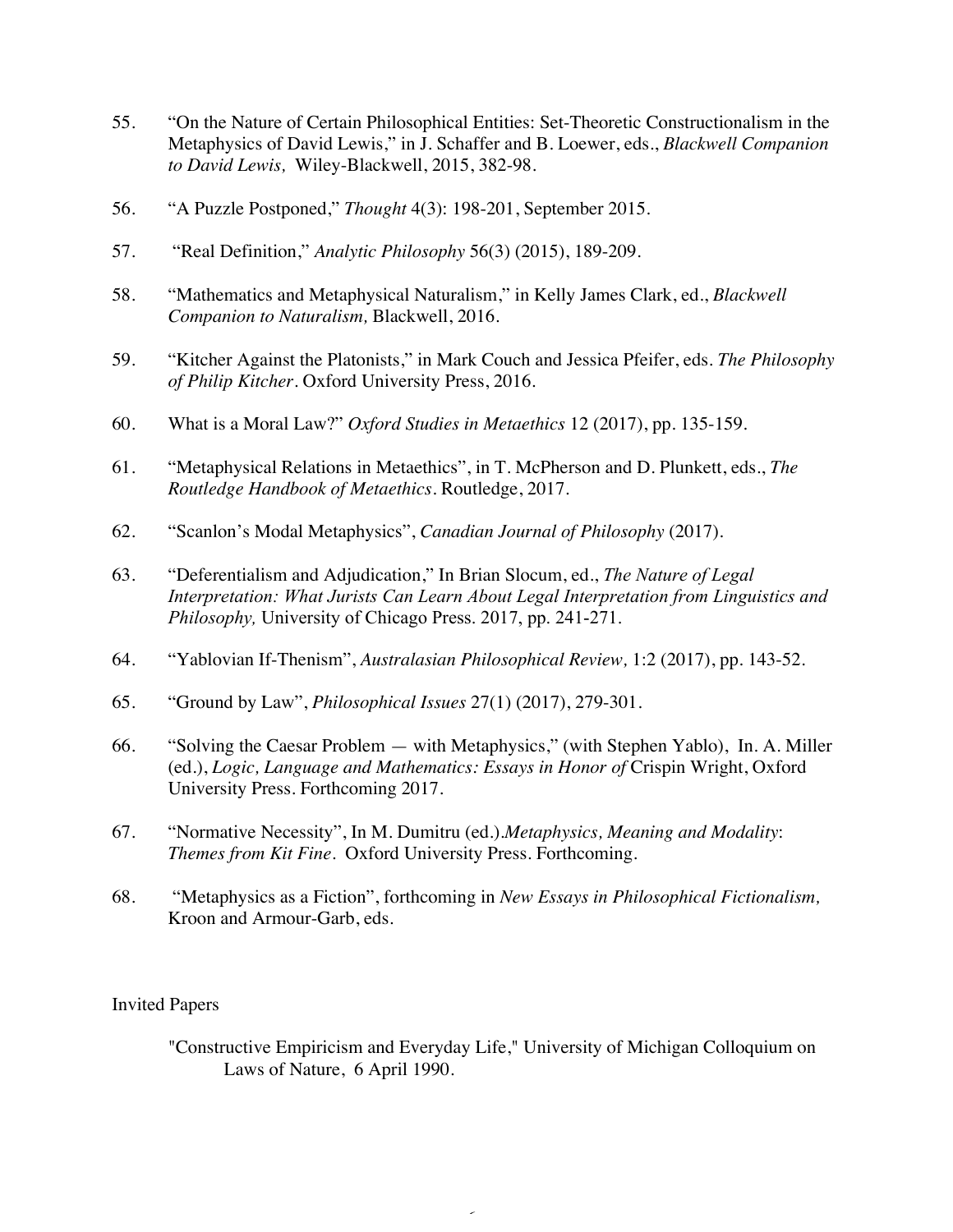"Platonism and Supervenience," Harvard University Philosophy Colloquium, February 22, 1991.

"Against Fregean Platonism", University of Auckland, New Zealand, June 1991.

"Against Fregean Platonism", Australian National University, July 1991.

"Field's Case for Mathematical Antirealism", University of Wollongong, July 1991.

"Fregean Platonism", University of Sydney, July 1991.

"The Status of Value and the Project of Metaphysics", Monash University conference on Value in Action, August 1991.

"Scientism and Ontology", CUNY Graduate Center, February, 1992.

"Scientism and Ontology", Wayne State University, March 1992.

"A Proof of Non-Cognitivism from the Philosophy of Literature", University of Michigan Undergraduate Philosophy Club, November 1992.

"Objectivity and Modern Idealism", Johns Hopkins University, November 1994.

"On Being Real", New York University, December 1994.

"Normativity and Meaning", CUNY Graduate Center, February 1996.

"What is the Normativity of Meaning?", Wesleyan University, March 1996.

"Brandom on Normativity", Wesleyan University, March 1996.

"What is the Normativity of Meaning?" Berkeley, December 1996.

"What is the Normativity of Meaning?" Arizona State University, December 1996.

"Wikforss on Normativity", APA Central Division, April 1997.

"Peacocke's New Theory of Concepts", Conference on Methods, New York, May, 1997.

"Normativity and Meaning", MIT, October, 1997.

"Anti-Realism and Worldly Indeterminacy", Harvard, March 1998.

"Normativity and Content", University of Michigan, April 1998.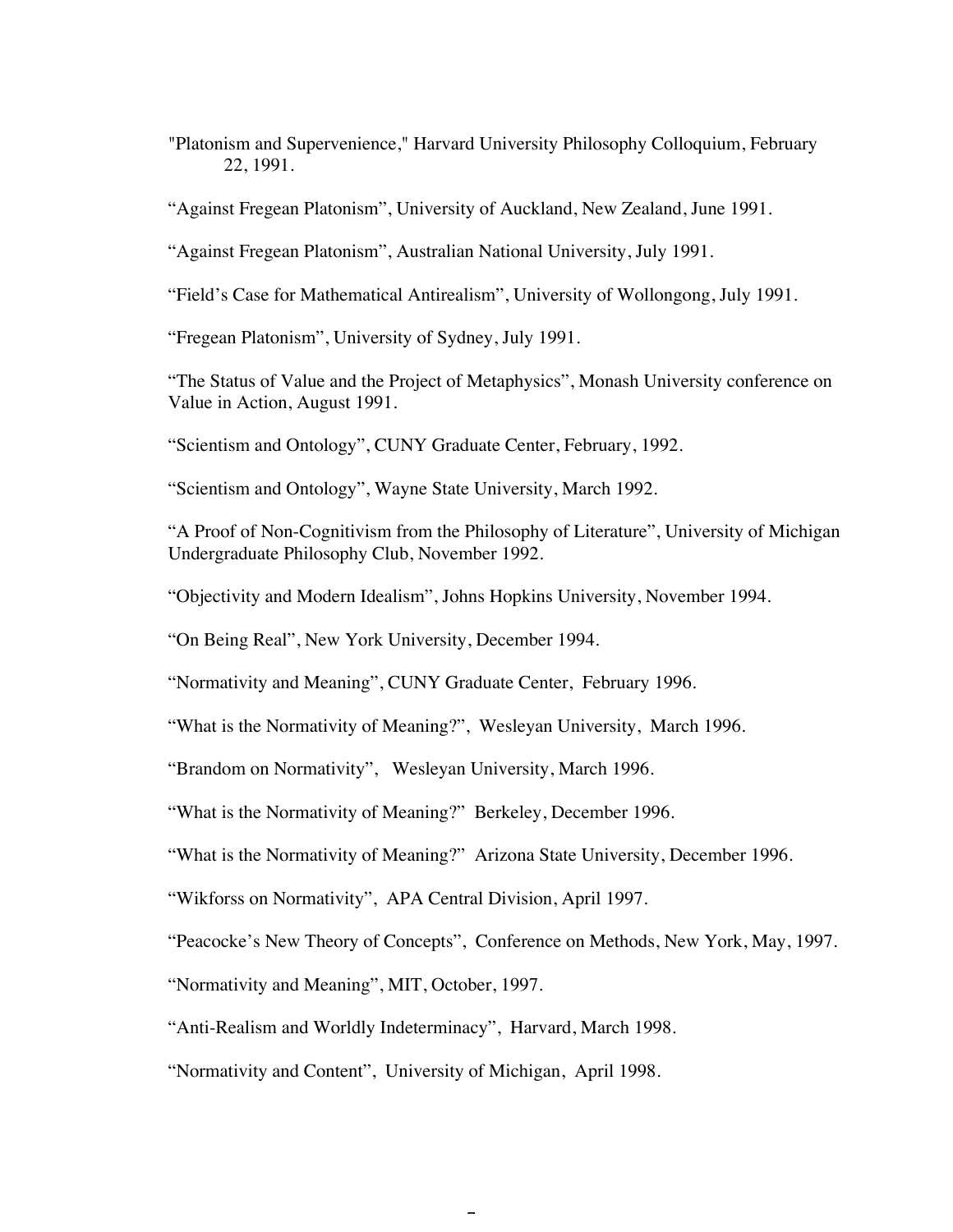"Velleman on the Aim of Belief", Chapel Hill Colloquium, November, 1998.

"Naturalism, Fictionalism and the Epistemology of the Abstract", Rutgers, December 1998

"Naturalism, Fictionalism, etc. …" Syracuse, March 1999

 $---$ , University of Chicago, April 1999

"Normativity and Meaning:, University of Chicago, April 1999.

"Naturalism, Fictionalism …" University of Pennsylvania, April 1999

"Naturalism, Fictionalism …" APA Central Division, May 1999.

"Responsibility and Moral Ignorance", University of Colorado, Boulder, September 1999

- "Brandom on Normativity, Modality and Intentionality", Brown University, November 1999.
- "Borges, Fiction and Metaphysics", for a symposium on Anne Meara's "Down the Garden Paths", George Street Playhouse, New Brunswick, NJ, December 1999.

"Nominalism and Epistemic Relativism", Stanford University, February 2000.

- "The Limits of Contingency", Arché Conference: Being Committed, University of St. Andrews, June 2000.
- "How Old is the Earth (and How Do We Know)?" Chapin School, Princeton, NJ, October, 2000.
- "Nominalism and Epistemic Relativism", University of Delaware, November 2000.
- "Mathematical Realism and Epistemic Relativism", SOFIA Conference, Oaxaca, Mexico, January, 2001
- "Moral Ignorance", Union College, Schenectady, NY, February, 2001.
- "Two Concepts of Contingency", Pittsburgh/Carnegie Mellon Graduate Student Conference, Key Note Address, March, 2001.

"Hurley on Responsibility", Urbino Conference on Ethics, Urbino, Italy, June 2001.

Î

"Fine on Things and their Matter", Metaphysical Mayhem VI, Syracuse, August 2001.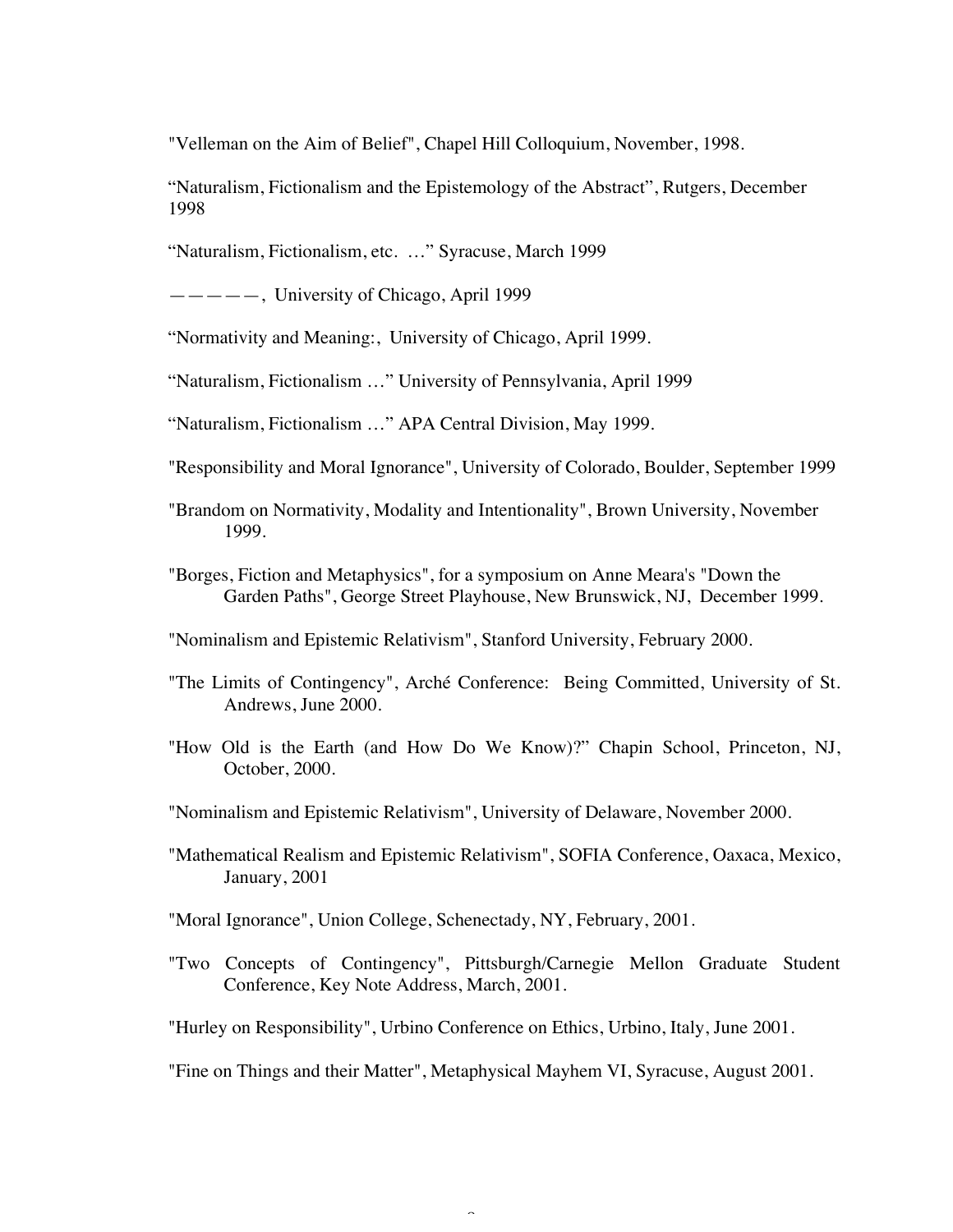"The Limits of Contingency", McGill, November 2001.

"Responsibility and Ignorance", McGill, November 2001.

"Responsibility and Moral Ignorance", NYU Colloquium in Law and Philosophy, November, 2001.

"Responsibility and Moral Ignorance", Harvard , February 2002

"Responsibility and Ignorance", Vassar College, March 2002

"Responsibility and Ignorance", Princeton/Rutgers Graduate Student Conference, Keynote Address, Princeton, April 2002

"Responsibility and Moral Ignorance", University of Edinburgh, June 2002.

"Merricks on Counterpart Theory", Metaphysical Mayhem VII, Syracuse, August 2002.

"Culpability and Ignorance", Aristotelian Society, London, November 2002

- "Moral Stupidity and Affected Ignorance", Oxford Philosophical Society, November 2002.
- "Birnbaum the Obtuse and Other Tales of Ignorance and Responsibility", University of Michigan, Spring Colloquium, March, 2003
- "The Cardinal Thesis of Fregean Platonism", APA Pacific Division Meeting, San Francisco, 2003, March 2003.
- "Birnbaum the Obtuse", *Geneva Conference on Ethics and Practical Reasoning*, June 2003.
- "Is Nominalism Self-Defeating?" University of Kentucky Symposium on Abstract Objects, October 2003.
- "Doubts about Culpability", CUNY Colloquium, October 2003.
- "Doubts about Culpability", NYU Law School, October 2003.
- "Skepticism about Moral Responsibility", Amherst College, April 2004.
- "Logic and Reasoning" (with Paul Boghossian), APA Central Division, Chicago, April 2004.

 $\tilde{z}$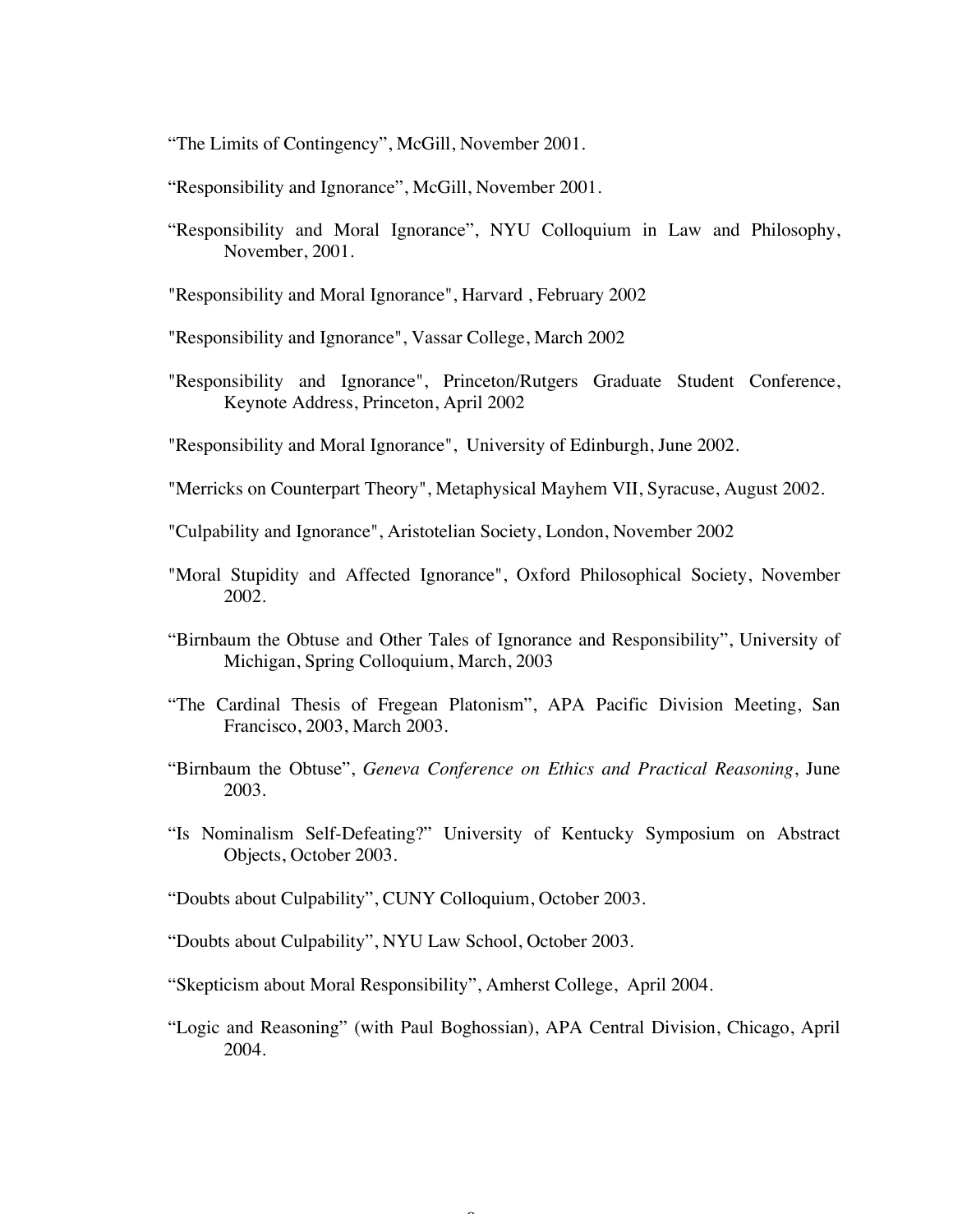- "Chalmers on Phenomenal Content", La Pietra Conference on Consciousness, Florence, Italy, June 2004.
- "Realism about Mathematical Objects", Cambridge Conference on Mathematical Knowledge, University of Cambridge, July 2004.
- "Greenberg on Legal Positivism", comment delivered at the Princeton University Conference on Ronald Dworkin's Jurisprudence, September 2004.
- "Skepticism about Moral Resonsibility", USC, December 2004.
- "The Alethic Conception of Responsibility", University of Chicago, April 2005.
- "Metaphysical Dependence", University of St. Andrews, Scotland, May 2005.
- "Richardson on Novel Moral Principles", Granada Conference on Ethics, Granda, Spain, June 2005.
- "Eisgruber and Sager on Religious Liberty", Law and Public Affairs, Princeton, September 2005.
- "Perry on Law and Obligation", Conference on Natural Law and Natural Right in Contemporary Jurisprudence, Princeton, September 2005.
- "The Alethic Conception of Responsibility", Western Canadian Philosophical Association, October, 2005.
- "Nominalism and Metaphysical Realism", Keynote Address, Western Canadian Philosophical Association, October 2005.
- "Freedom and Responsibility", 55-plus, Princeton, NJ, November 2005.
- "Azzouni's Nominalism", Eastern Division, APA, New York, December 2005.
- "The Alethic Conception of Culpability", Columbia Legal Theory Workshop, January 2006.
- "Sebok on Punitive Damages", Law and Public Affairs, Princeton, March 2006.
- "The Alethic Conception of Culpability", Yale seminar in Law and Philosophy, April 2006
- "The Alethic Conception…", Brown University, April 2006
- "Andrea Yates and the Insanity Defense", Society of Fellows, Princeton, May 2006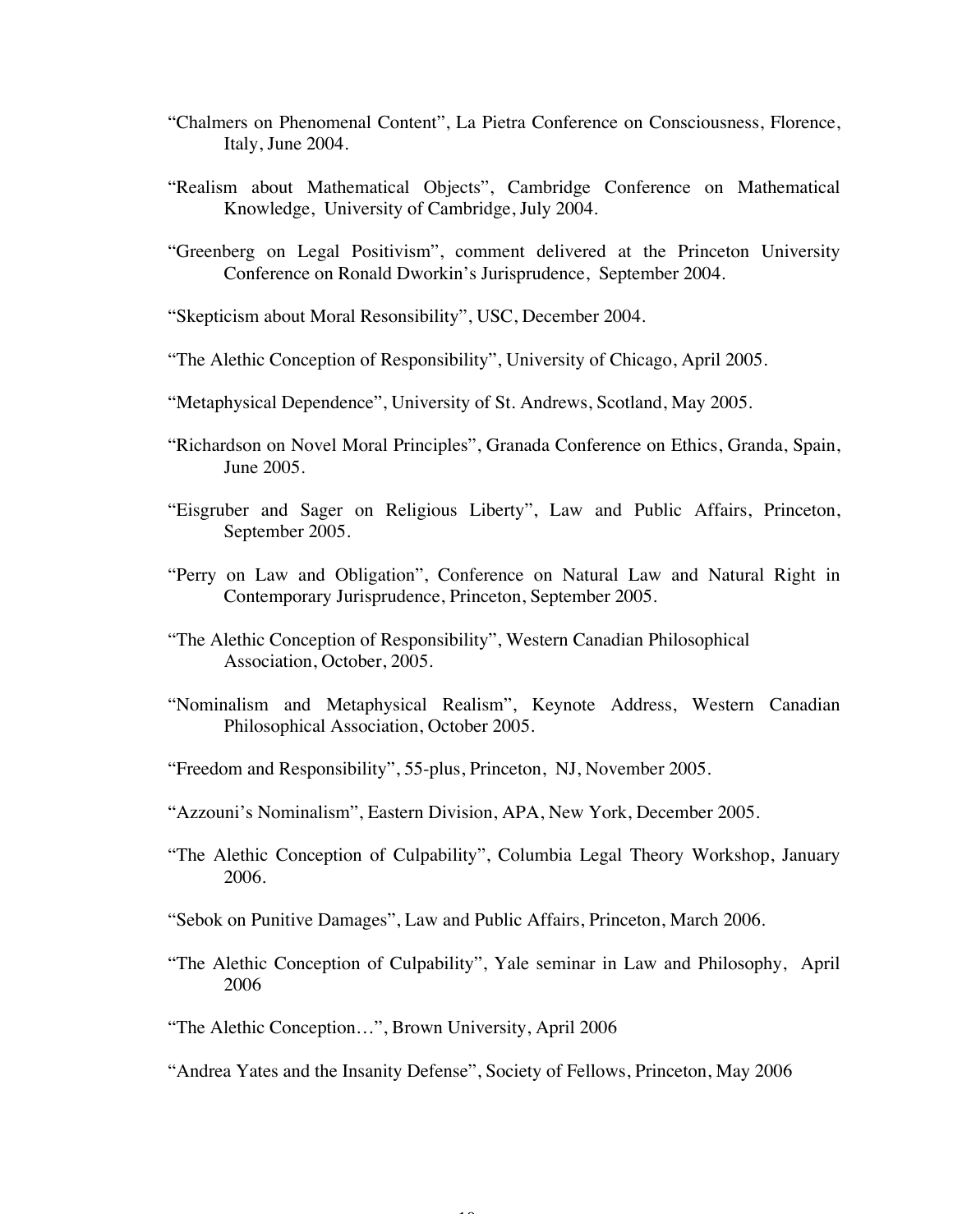"Alan Patten on Language Rights", Law and Public Affairs, Princeton, September 2006

- "Responsibility and Alternate Possibilities", Old Dominion Faculty Fellows, Princeton, September 2006
- "Reply to Professor Putnam", Chapel Hill Colloquium, North Carolina, October 2006

"Blameworthiness", University of Syracuse, November 2006

"Is Kantian Contractualism the Supreme Principle of Morality?", Conference on Derek Parfit's *Climbing the Mountain*, University of Reading, England, November 2006

"Mistake of Fact in Law and Morals", SOFIA conference, Cancun, Mexico, January 2007

——————————, University of Texas Legal Philosophy Colloquium, March 2007

"The Reality of Numbers", Stanford University, May 2007

- "The Free Will Problem: Where are we now?", Medina Seminar, Princeton University, May 2007
- "The Reality of Numbers", Conference on Mathematics and its Significance, Castel Gandolfo, Italy, June 2007
- "Common Sense and the Metaphysics of Arithmetic", John Dewey Memorial Lecture, University of Vermont, November 2007
- "Disagreement in Law and Morals", New York Institute of Philosophy, NYU, November 2007
- "Kamm on Responsibility and Collaboration," Conference on Frances Kamm's *Intricate Ethics,* Rutgers-Camden Law School, February 2008
- "Metaphysical Dependence", Princeton-Rutgers Graduate Student Conference, Keynote Address, March 2008
- ---------------------------------, MIT, April 2008
- "Foundational Questions in the Theory of Responsibility", Institute for Advanced Study, Hebrew University, Jerusalem, June 2008
- "Metaphysical Dependence", Metaethics Workshop, Hebrew University, Jerusalem, June 2008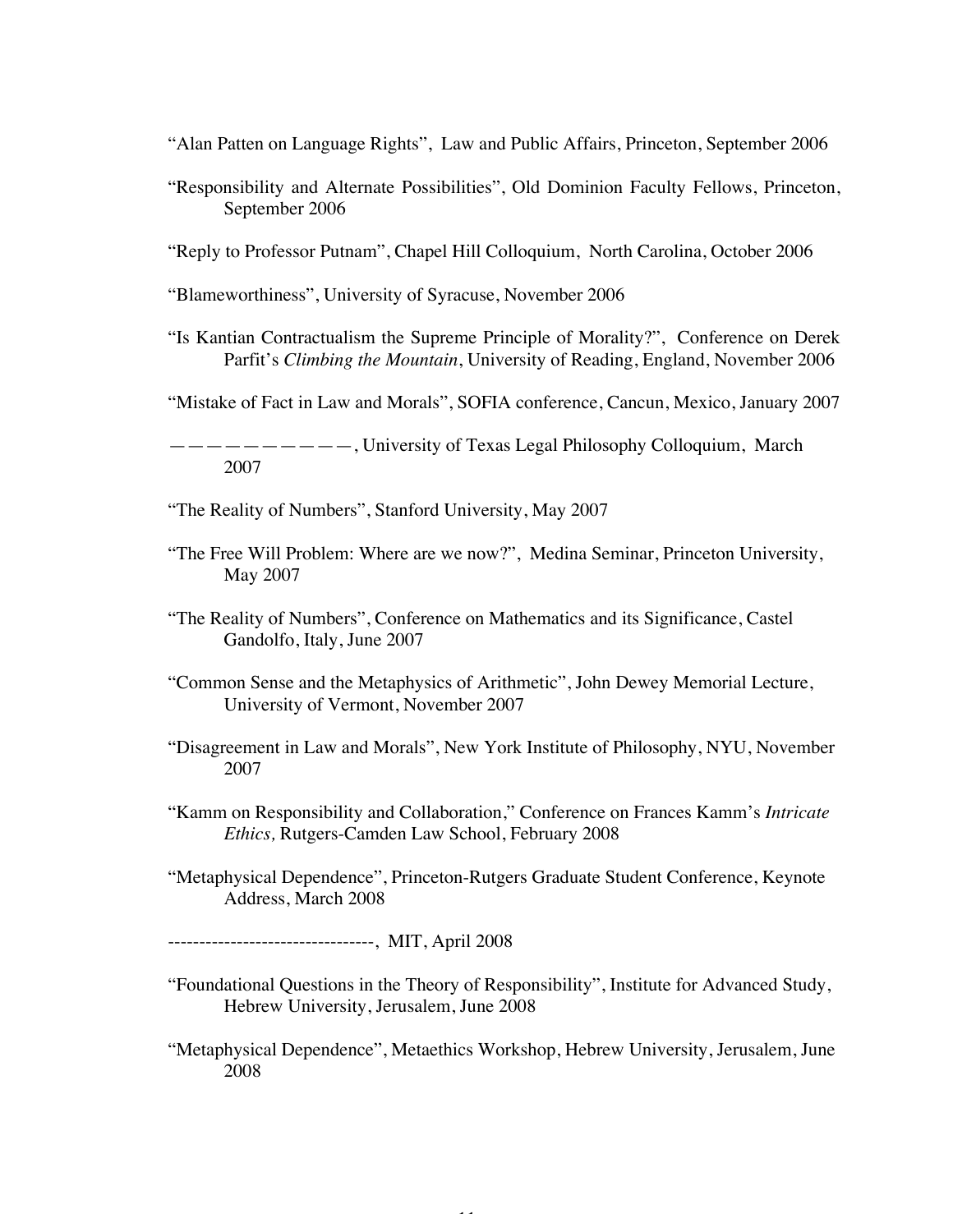- "The Reality of Mathematical Objects", Workshop on Philosophy and Mathematics, Queens' College, Cambridge, September 2008
- "Science, Religion and the Free Will Problem", Freshman Assembly Lecture, Princeton University, September 2008
- "Metaphysical Dependence", CUNY Graduate Center, October 2008
- "Duress and the Limits of Responsibility," Public Lecture, Sraffa Family Foundation Center for Ethics, Harvard University, November 2008
- "Duress and Responsibility", Princeton Theological Seminary, February 2009
- "Metaphysical Dependence", Boulder Conference on Metaphysical Dependence, March 2009
- "Metaphysical Dependence", University of Massachusetts, Amherst, April 2009
- "Metaphysical Dependence", UCLA, May 2009
- "Duress and Responsibility", Columbia Law School, September 2009
- "Philosophy of Language and the Law of the Contract", USC Law and Philosophy Seminar, October, 2009
- "Duress and Responsibility", UC Berkeley, November 2009
- "The Modal Status of Moral Principles", Columbia University, January 2010
- "Milgram and Morals", 55+, Princeton, NJ March 2010
- "Coercion, Manipulation and the Limits of Responsibility", Cornell, March 2010

 $------$ , Sosin Lecture, NYU, April 2010

"Evil and Ordinary Decency", Kant Lectures, Stanford University, May 2010

- "Thomson on 'Ought'", MIT conference on Judith Jarvis Thomson's *Normativity*, June 2010
- "Richard on Disagreement", La Pietra Conference, Florence, July 2010
- "Morality and Modality", Ohio State University, January 2011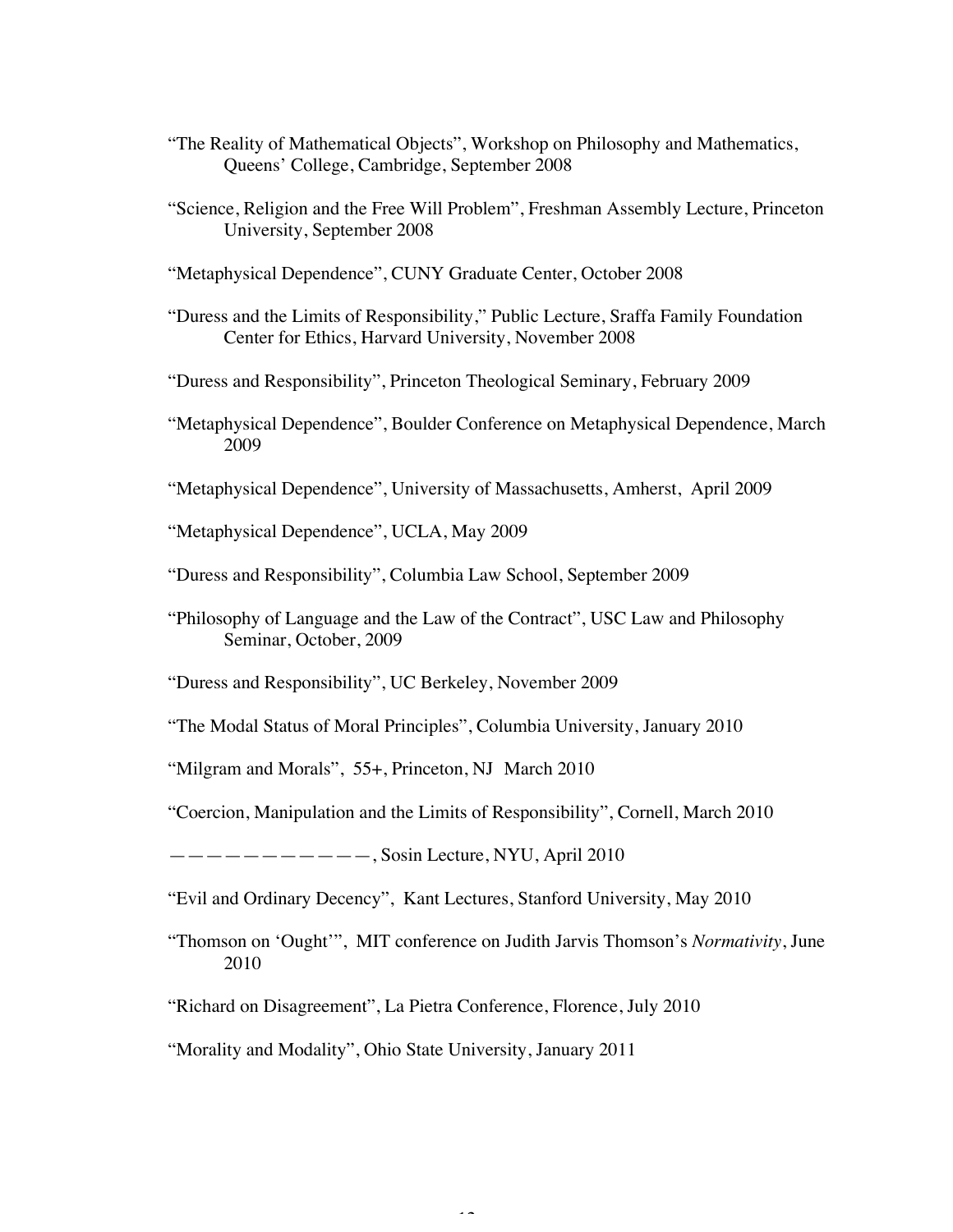"O'Callaghan on Sounds", NYU/London Institute of Philosophy Workshop on Taste, Abu Dhabi, February 2011.

"The Future of the Humanities", University of Connecticut, March 2011

"Milgram and Morals", Brown University, April 2011

\_\_\_\_\_\_\_\_\_\_\_\_\_\_\_\_\_, Yale Law School, April 2011

—–––, Riquewihr Conference on Moral and Political Philosophy, Riquewihr, France, June 2011

- "Yaffe on Attempts", Symposium on Gideon Yaffe, *Attempts*, USC Law School, October 2011
- "What Makes Bad Art Bad?", Princeton University Arts and Humanities Symposium Keynote, November 2011

"Modality and Morality", NYU Mind and Language Colloquium, January 2012

"Atheism and Problem of Suffering", Veritas Forum, Princeton, March 2012

"Milgram and Morals", Jowett Society, Oxford, April 2012

"Jennings on Quasi-Realism", SPAWN, Syracuse, August 2012

"Milgram and Morals", USC Law School, September 2012

"Normative Necessity", University of Nebraska, October 2012

- "Responsibility, Apathy and Obedience", University of Toronto, UNESCO World Philosophy Day Lecture, November 2012
- "What is Normative Necessity?" University of Texas, Austin, Analytic Philosophy Symposium, November 2012
- "What is Normative Necessity?" Symposium on the Philosophy of Kit Fine, NYU, January 2013

"Real Definition", CRNAP Workshop on Metaphysical Structure, Princeton, April 2013.

"The Alethic Conception of Culpability", UMass Amherst, April 2013

"The (Un)reasonabless of Theism", Veritas Forum, Rutgers University, April 2013.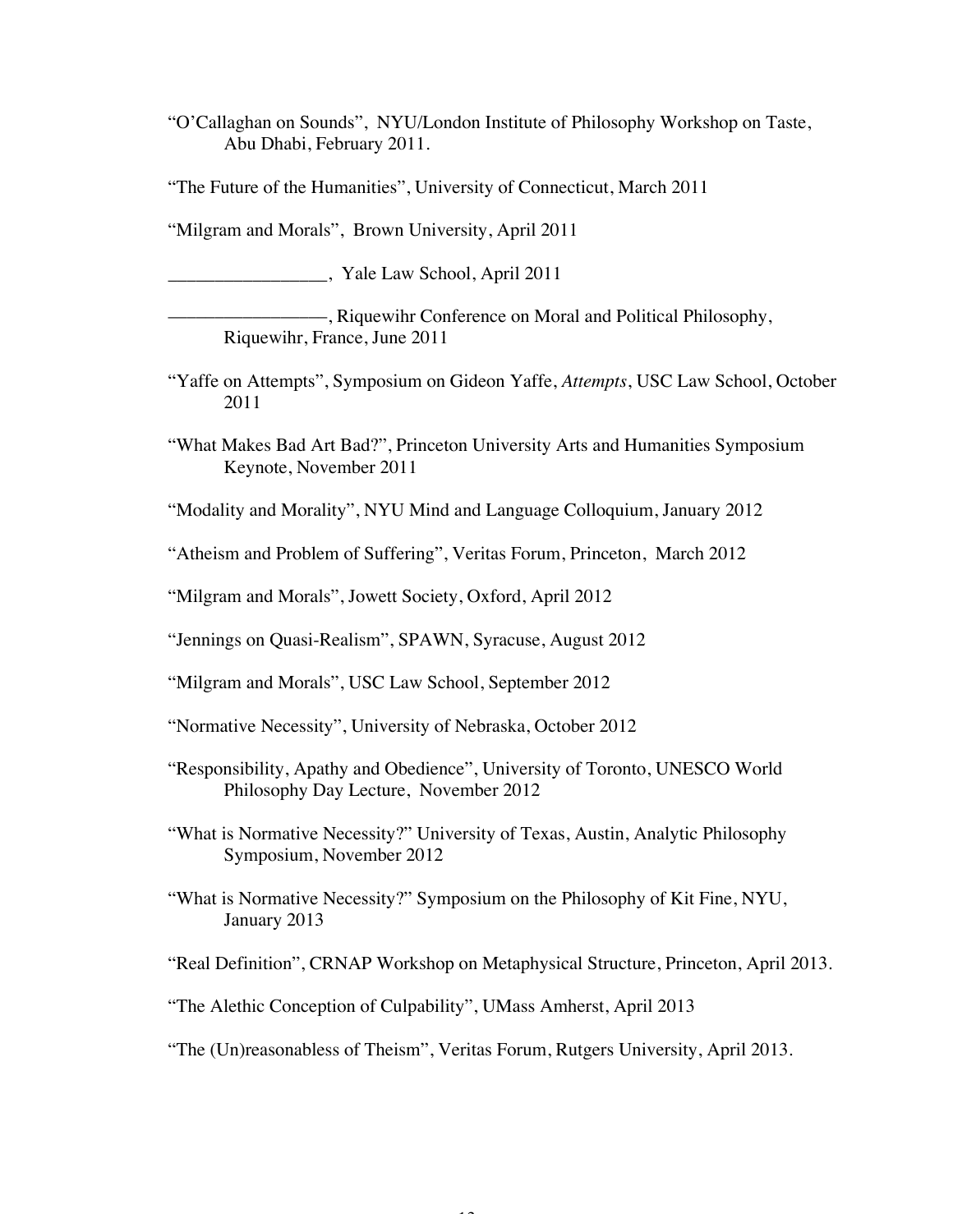"Moral Responsibility", MIT, May 2013

- "Railton on Well-Being", Moral Philosophy Conference, Copenhagen, June 2013.
- "Free Will and Philosophy", Princeton Public Library, September 2013
- "Milgram and Morals", Columbia Law School, October 2013
- "The Limits of Reasonable Disagreement", Princeton University Society of Humanists, November 2013.
- "The Modal Status of Moral Principles", Carolina Metaphysics Workshop, Chapel Hill, NC, December 2013.
- "On-Line Courses and the Future of Higher Education", Princeton Fung Global Forum, Paris, April 2014.
- "The Alethic Conception of Blameworthiness", University of Arizona, April, 2014.
- "Skepticism and the Humanities", Princeton University, May 2014.
- "Moral Mens Rea," Fordham University, September 2014.
- "Notes on Real Definition", Geneva Workshop on Grounding and Existence (Keynote), Geneva, Switzerland, September 2014.
- "The Metaphysics of Decision," Brain, Language and Philosophy: Decision Making Across the Disciplines, Princeton, October 2014.
- "A Definition of Definition", MIT, December 2014.
- "Metaphysics as Model-Building," NYU Seminar in Mind and Language, February 2015.
- "Wilson on Causation and Instigating Speech," Princeton, LAPA, February 2015.
- "What is Metaphysics?" Princeton-Rutgers Undergraduate Philosophy Confrenece, Keynote, February 2015.
- Three Seminars on Ignorance and Responsibility, University of Oslo, Norway, March 2015.
- "Deferentialism and Adjudication," Conference on Legal Interpretation, Pacific McGeorge Law School, May 2015.

"Moral Mens Rea", Moral Philosophy Conference, Beaune, France. June 2015.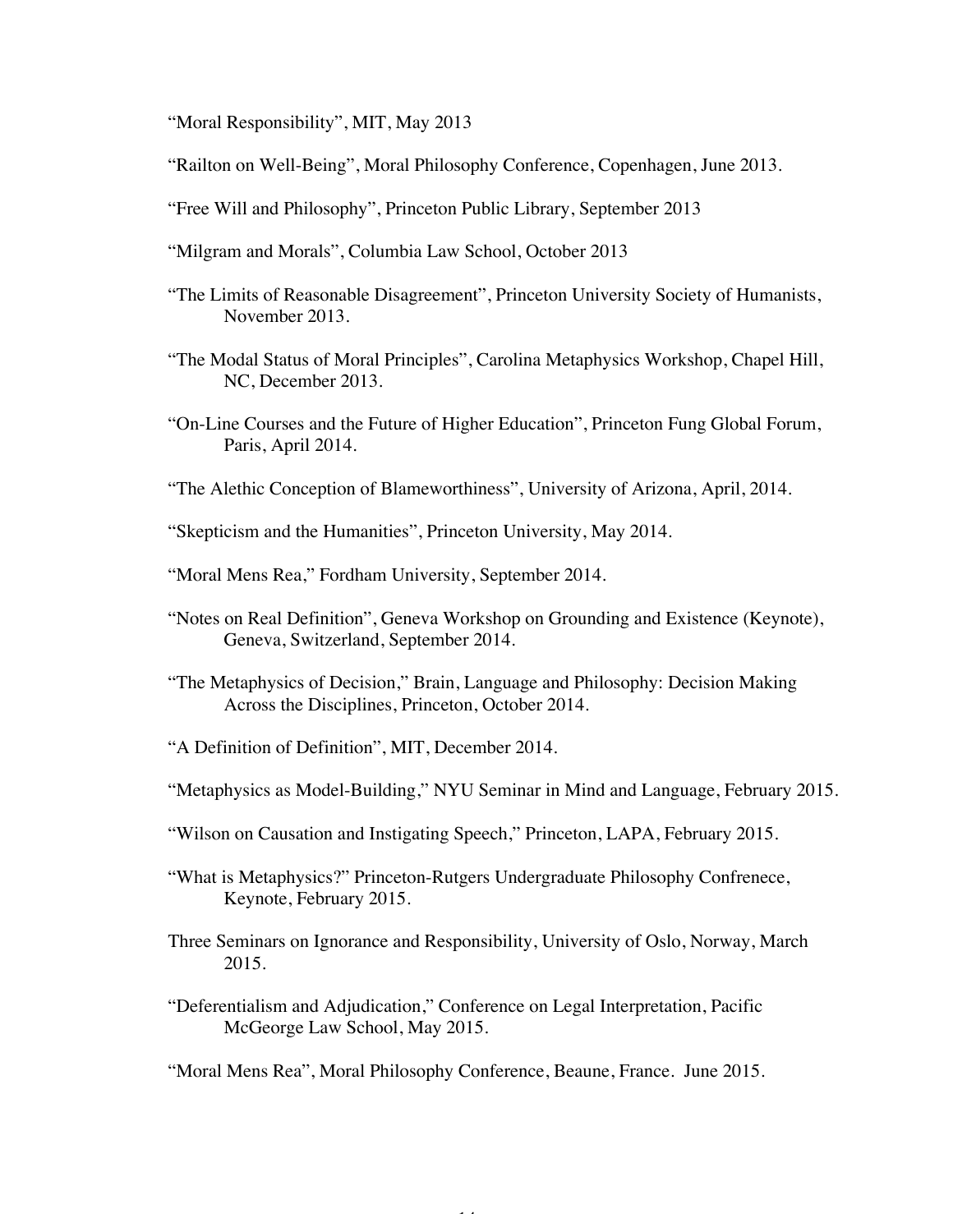"Hard Questions in Metaethics", Brandeis, December 2015.

- "Philosophical Reflections on Police Violence", Old Guard of Princeton, Princeton, NJ, March 2016.
- "What Virtue Wants: Arpaly and Schroeder on Quality of Will", Pacific APA, San Francisco, April 2016.
- "A Map of Metaethics", Princeton Workshop in Normative Philosophy, April 2016
- "A Map of Metaethics", University of Wisconsin, Madison, April 2016
- "Grounding and Laws", Austin Grounding Workshop, University of Texas, Austin, May 2016.
- "Grounding and Laws", Oxford Workshop on Metaphysical Structure, Oxford, June 2016.
- "Pascal's Wager" and "The Problem of Evil", St. Thomas Summer Seminars in the Philosophy of Religion, June 2016.
- "Grounding and Laws", Issues on the (Im)possible (Keynote), Slovakian Academy of Sciences, Bratislava August 2016.
- "Ethics, Politics and the Internet", Princeton Adult School, September 2016.
- "Rage Against the Machine: Anger as a Political Emotion", William Alston Lecture, Syracuse University, September 2016.
- "Normative Grounding", SOFIA, Huatulco, Mexico, February 2017.
- "Rage Against the Machine", New York Institute of Philosophy Biennial Public Lecture, February 2017.
- Public Interview with Krista Tippett, "On Becoming Wise", Nassau Presbyterian Church, Princeton, February 2017.
- "A Map of Metaethics", UC Davis, March 2017.
- "Skepticism and Responsibility", Arts and Letters Club, Toronto, April 2017.
- "Laws and Metaphysical Explanation", CUNY Graduate Center, April 2017.
- "Rage Against the Machine," Murphy Center for Ethics, Tulane University, April 2017.